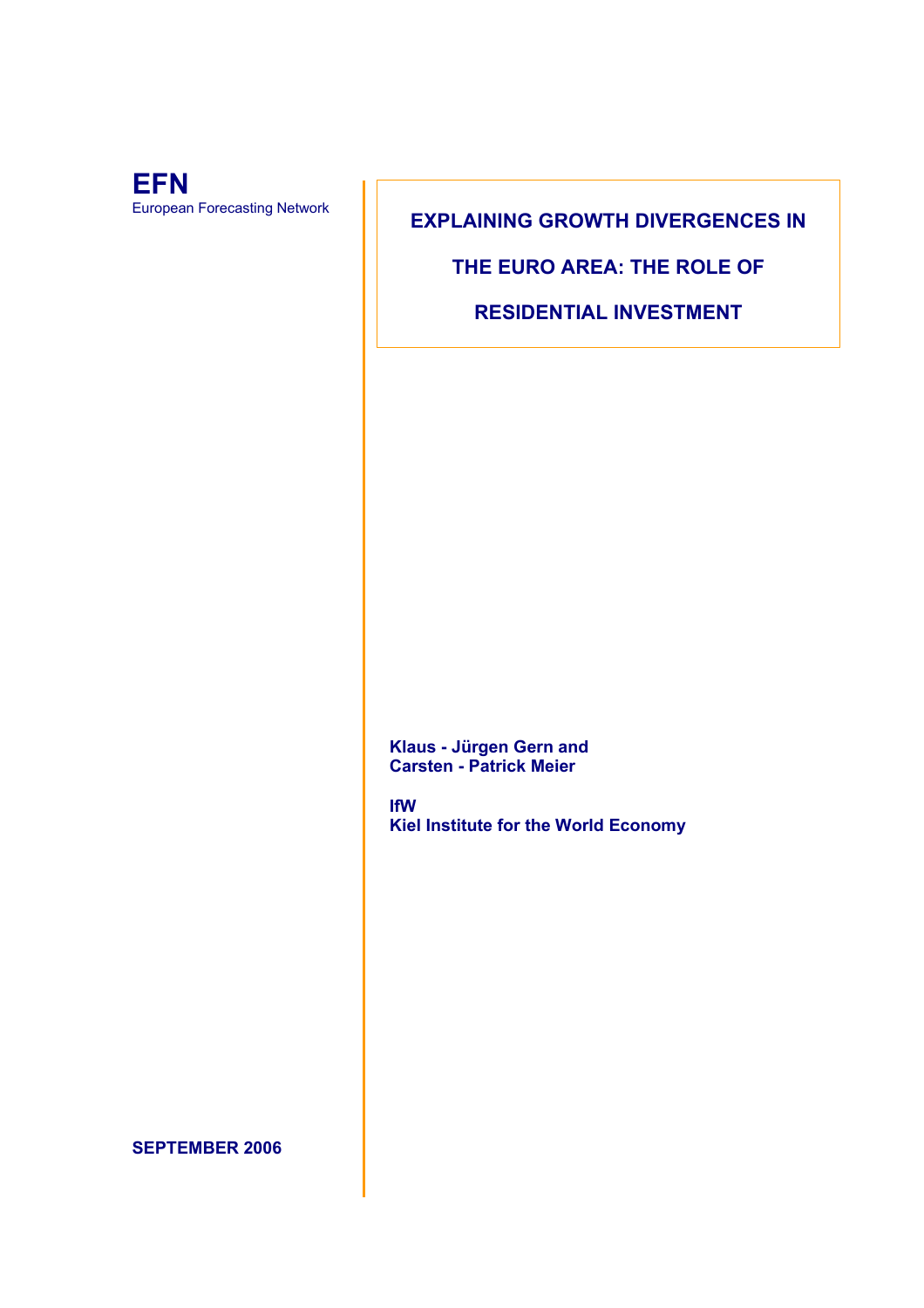# **Contents**

| <b>Explaining Growth Divergences in the Euro Area: The Role of</b> |                                                                                                                           |    |
|--------------------------------------------------------------------|---------------------------------------------------------------------------------------------------------------------------|----|
|                                                                    | <b>National Differences in Residential Investment</b>                                                                     | 1  |
|                                                                    | Developments in Residential Investment in the Euro Area                                                                   | 3  |
|                                                                    | Residential Investment and Population Growth                                                                              | 5  |
|                                                                    | The Role of Residential Investment in Explaining the Growth<br>Differential Between Germany and the Rest of the Euro Area | 7  |
|                                                                    | <b>Explaining Residential Investment</b>                                                                                  | 9  |
|                                                                    | The Model                                                                                                                 | 9  |
|                                                                    | Data 11                                                                                                                   |    |
|                                                                    | <b>Estimation Results</b>                                                                                                 | 13 |
|                                                                    | A Tentative Simulation                                                                                                    | 14 |
|                                                                    | <b>Summary and Conclusions</b>                                                                                            | 16 |
|                                                                    | Literature                                                                                                                | 16 |
|                                                                    |                                                                                                                           |    |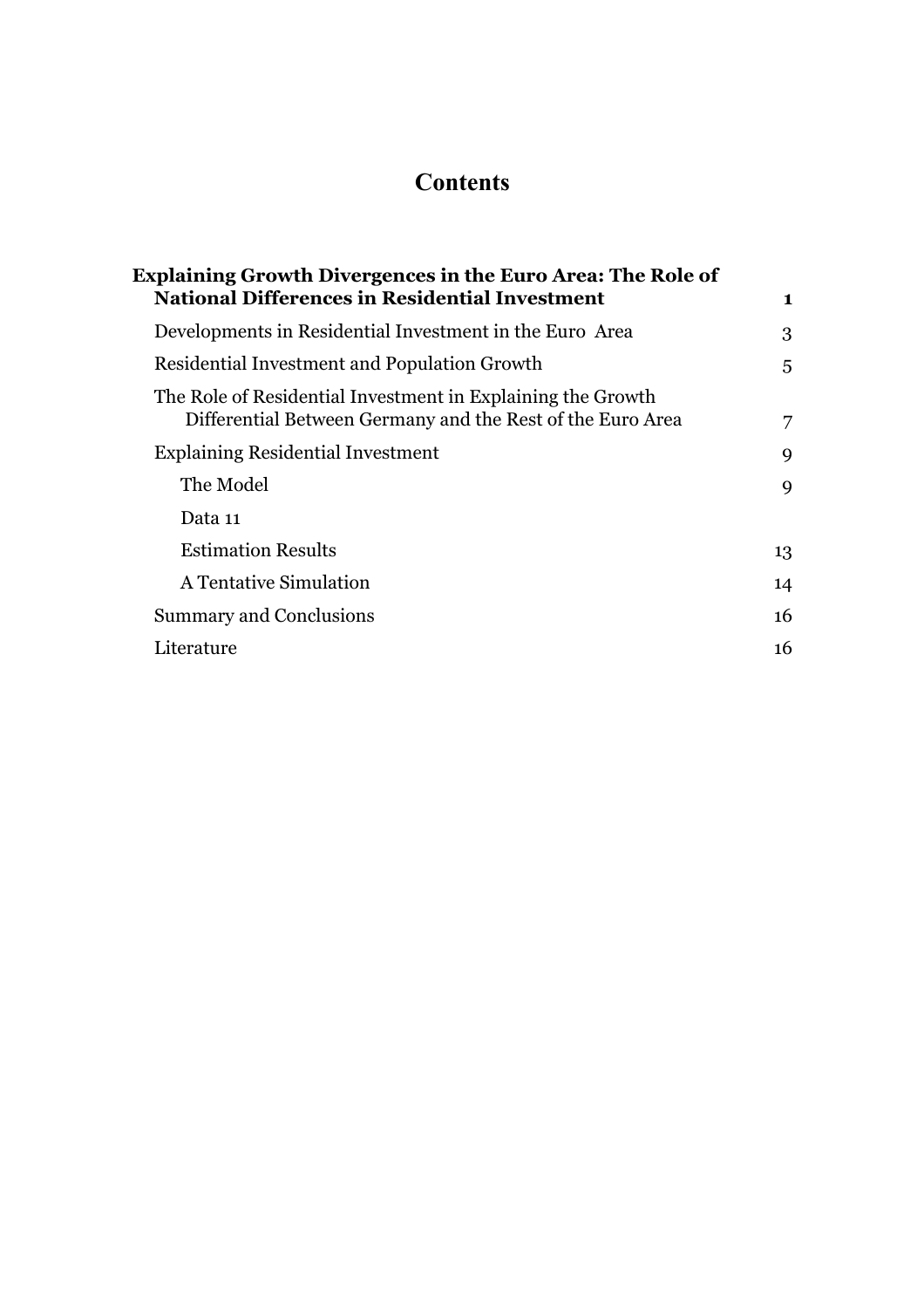# Explaining Growth Divergences in the Euro Area: The Role of National Differences in Residential Investment

Over past years, there have been significant differences in cyclical developments in the euro area. The paper addresses the question to what extent these differences can be explained by the pronounced differences in residential construction activity. In our econometric analysis of housing investment in the euro area we, as a first step, distinguish between Germany and the rest of the euro area. This distinction is motivated by the fact that German developments have been special in several respects over the past 20 years and, given the large size of the Germany as a proportion of the euro area economy, influence the developments on an aggregate euro area level significantly (as opposed to, e.g., Austria where housing investment—and population growth—was rather similar to German patterns). Since swings in housing investment in Germany over the recent two decades have been associated with pronounced changes in population growth, special emphasis is given to the importance of demographic developments in explaining diverging trends in housing investment. Population growth and demographic developments that affect the number of households, such as shifts in the share of population in household formation age and falls in the average size of households, all have potentially important implications for housing demand. We estimate functions for Germany and the rest of the euro area where residential investment depends on the existing level of housing stock, real income, the user cost of capital (proxied by the real interest rate) and population growth. In order to quantify the importance that demographic developments through the channel of residential investment have as an explanation of the growth differential between Germany and the rest of the euro area, we simulate how economic activity in the two regions had evolved under the assumption of identical demographic trends using these equations and a macroeconometric model for Germany and the rest of the euro area.

In the literature, the impact of demographic developments on the housing market is usually discussed in the context of house prices.<sup>1</sup> Several studies include demographic variables in their estimated house price equations (e.g. Meen 2002, Ahearne et al. 2005) , but they are omitted in recent VAR-studies (Sutton 2002, Tsatsaronis and Zhu 2004). Girouard and Blöndal (2001) discuss the influence of house prices on residential investment through the price-cost ratio, but do not discuss other determinants of residential investment.

 $\mathcal{L}_\text{max}$ 

<sup>1</sup> For a discussion of recent house price developments in industrial countries and a survey of recent literature see OECD (2006).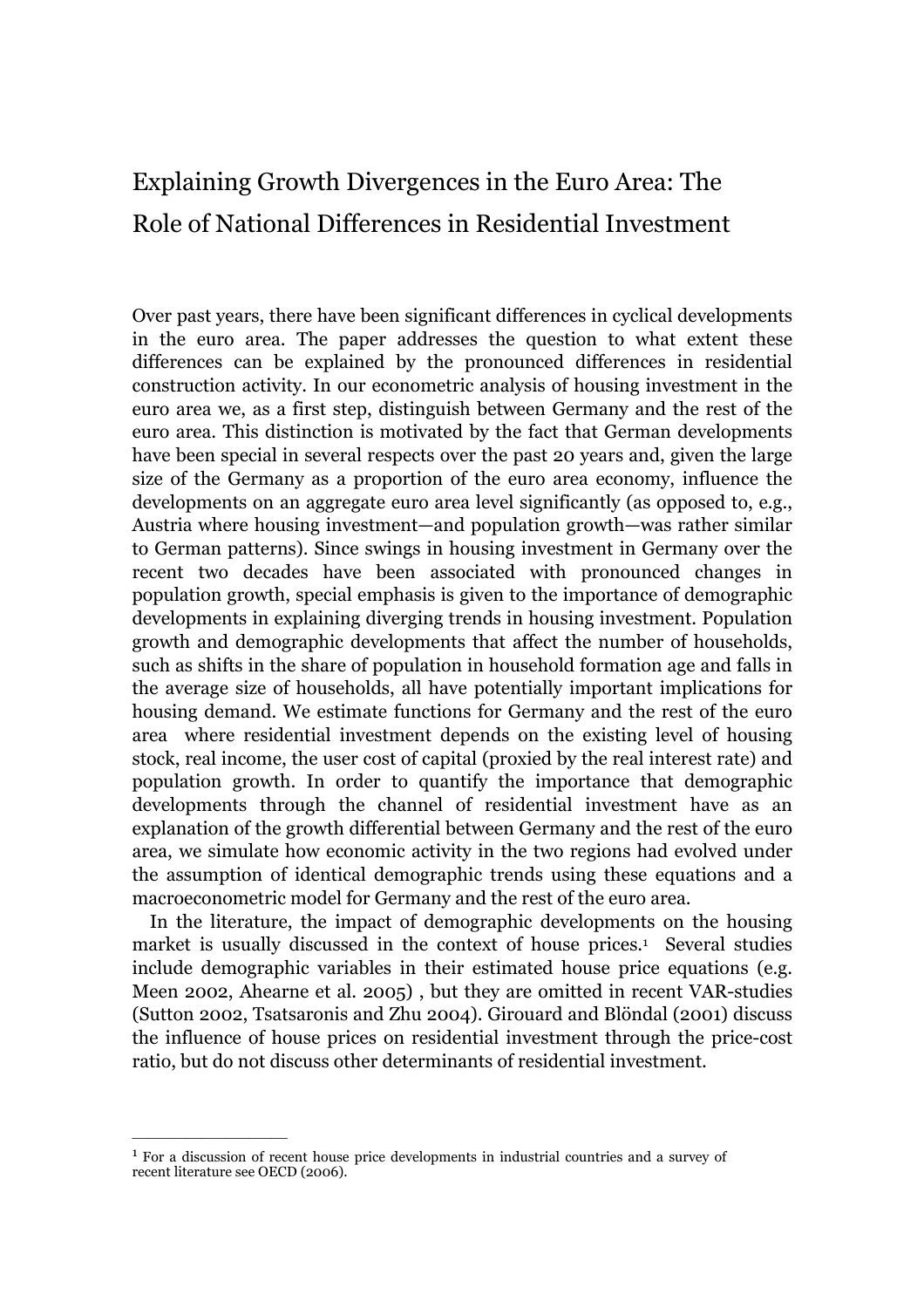*Figure 1*: Housing Investment Cycles in Euro Area Countries

– Changes in Gross Fix Capital Formation in Housing Over Previous Year –





















**France**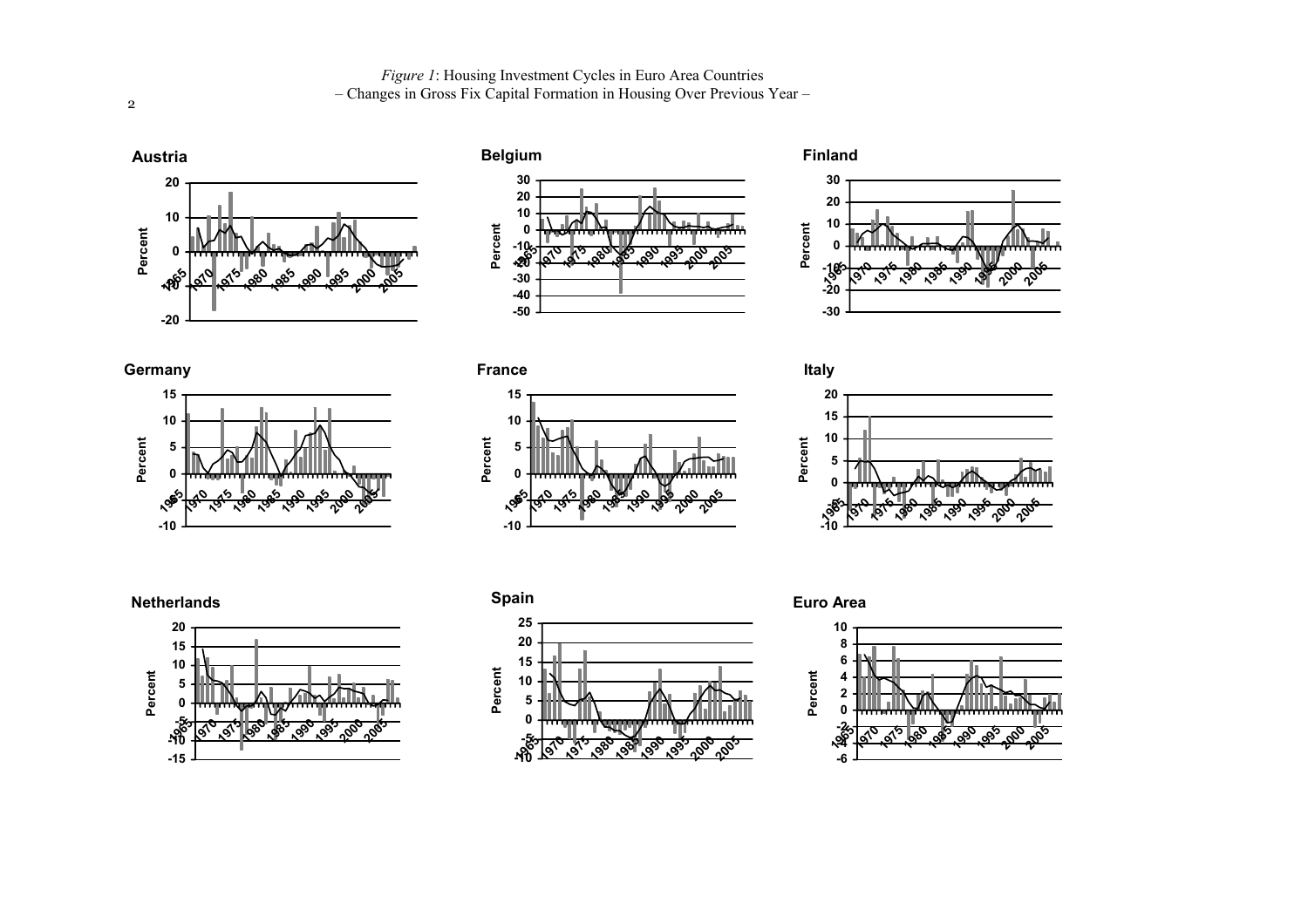## **Developments in Residential Investment in the Euro Area**

Residential investment is typically a relatively volatile demand component, characterized by pronounced swings in growth rates from year to year and subject to strong cyclical fluctuations. Figure 1 shows the growth rates of residential investment over the past 40 years for the eight largest euro area countries and for the euro area as a whole.<sup>2</sup> Medium-term fluctuations are given by centered 5-year averages of annual growth rates. Plotting annual growth rates and 5-year averages, respectively, together for the five largest euro area economies (Figure 2) shows that, while annual growth rates have clearly been quite different across countries, there is nonetheless substantial co-movement, both in the short-run and over the medium term.



 $\overline{\phantom{a}}$  , where  $\overline{\phantom{a}}$  , where  $\overline{\phantom{a}}$ 

*Remark:* Euro area recession phases are shaded in grey.

Residential Investment Growth in Large Euro Area Countries

*Source:* OECD Economic Outlook Database; German Federal Statistical Office; own calculations.

It is evident that, notwithstanding a large amount of heterogeneity, national series tended to move in similar directions. This is especially true for

*Figure 2:* 

<sup>2</sup> The euro area data used in this analysis have been constructed from national data that due to data limitations are confined to the 8 largest euro area economies Germany, France, Italy, Spain, the Netherlands, Belgium, Austria and Finland. These countries constitute around 95 percent of the euro area.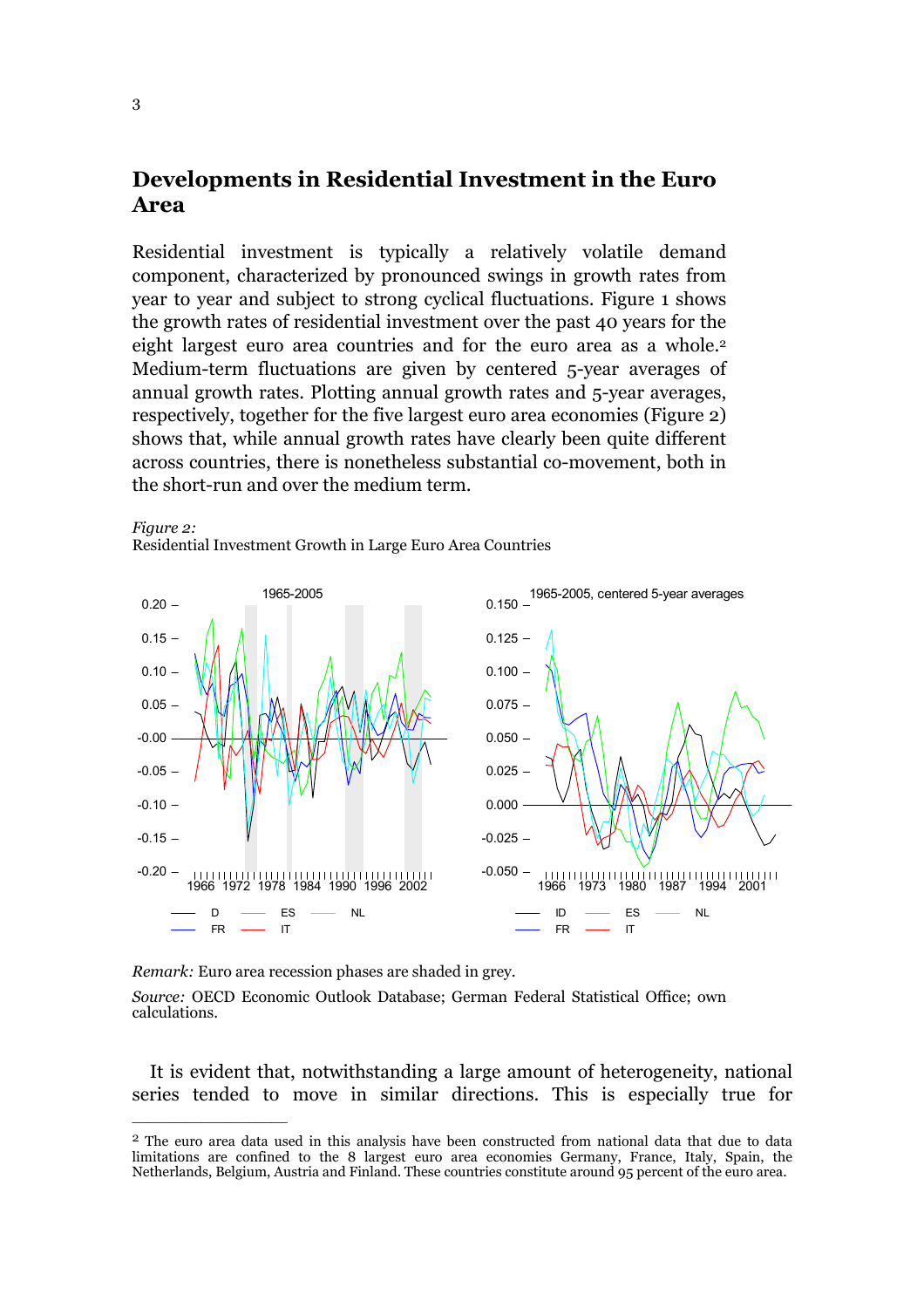recessionary phases (in terms of aggregate output), such as the mid 1970s, the early 1980s and early 1990s, although the timing of the peaks and bottoms varies slightly from one country to another. In the most recent phase of weak production growth between 2001 and 2004, there is also some similarity in that most national series show at least some deceleration of growth. However, the strong deceleration of residential investment growth registered for the euro area as a whole is to a large extent due to a prolonged and pronounced decline in residential investment in Germany; housing investment in other large euro area economies such as France, Italy and Spain by contrast remained relatively strong. There are also similarities observable in medium-term developments as exemplified by the 5-year average growth rates of residential investment depicted in the right panel of Figure 2. Countries typically showed high average growth in the 1960s and early 1970s before growth moderated substantially for about one and a half decade. Growth picked up again in all large countries towards the end of the 1980s, this acceleration phase lasted until the recession of 1991–93, in Germany and in the Netherlands longer. Since then, growth patterns have become somewhat more heterogeneous. While in Germany investment stagnated in the second half of the 1990 and has been falling since 2000, Spain, the Netherlands and France saw a rapid expansion of investment; in Italy investment declined in the second half of the 1990s but picked up after the start of EMU.

The standard deviation of growth rates of residential investment in the euro area is much larger than the standard deviation of aggregate output growth, reflecting the relatively pronounced volatility of this demand component (Figure 3). Although there is no clear trend discernible in the standard deviation over the past 40 years, it is interesting to note that differences in growth rates have been relatively small in the most recent years, while the divergence of economic growth in general and residential construction activity in particular in the years following the German unification is clearly visible.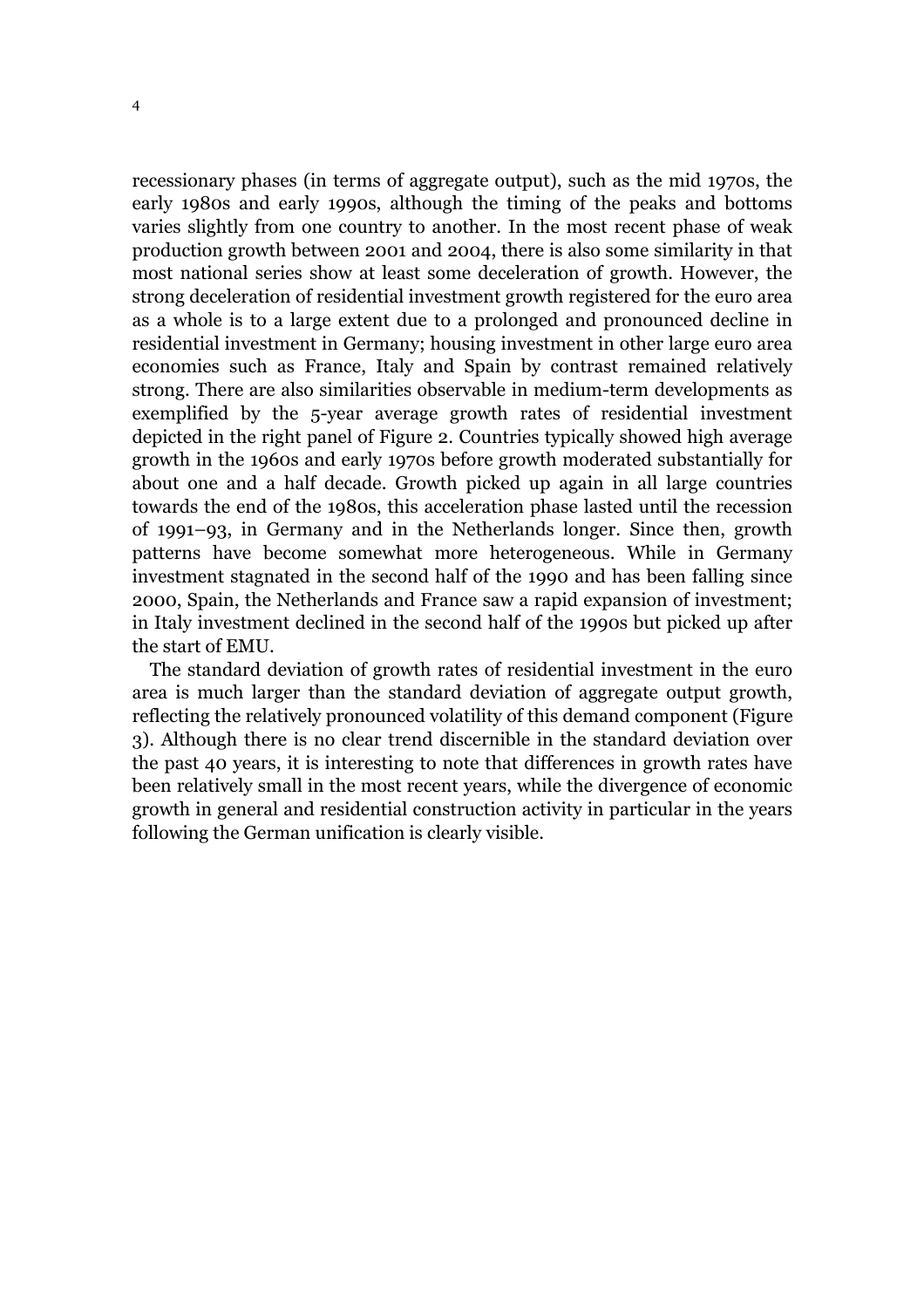



Source: OECD Economic Outlook Database, own calculations.

 $\mathcal{L}_\text{max}$ 

# **Residential Investment and Population Growth**

The post-unification boom in residential investment in Germany has been associated with a sharp acceleration of population growth stemming mainly from immigration from Central and Eastern Europe and refugees from the Balkans.3 Conversely, when residential investment decelerated in the midnineties and started to decline towards the end of the century, population growth slowed to a crawl. Inspection of the relationship between population growth and residential investment growth (smoothed using centered 5-yearaverages) over a longer period of time and across other euero area countries shows, however, that such a close co-movement of these variables is not the rule. Notwithstanding, a relatively close correlation between population growth and smoothed residential investment growth can also be found in some other euro area countries and in the euro area as a whole (Figure 4). According to the correlation coefficient, co-movements have been most pronounced in France, Austria and the Netherlands. On the other hand, there is relatively little positive correlation between population growth and housing investment growth over the past 40 years in Spain and almost no correlation in Italy; in Finland the data suggest even negative correlation.

<sup>3</sup> There has also been substantial migration within Germany from the "new" Eastern Länder to the "old" Western Länder. This migration does not show up in the population growth for Germany as a whole, but has tightened the housing market in West Germany substantially. Residential investment in East Germany, at the same time, was strongly pushed by tax incentives (see Sander 2000 for a discussion of policies towards the housing market in East Germany after the unification).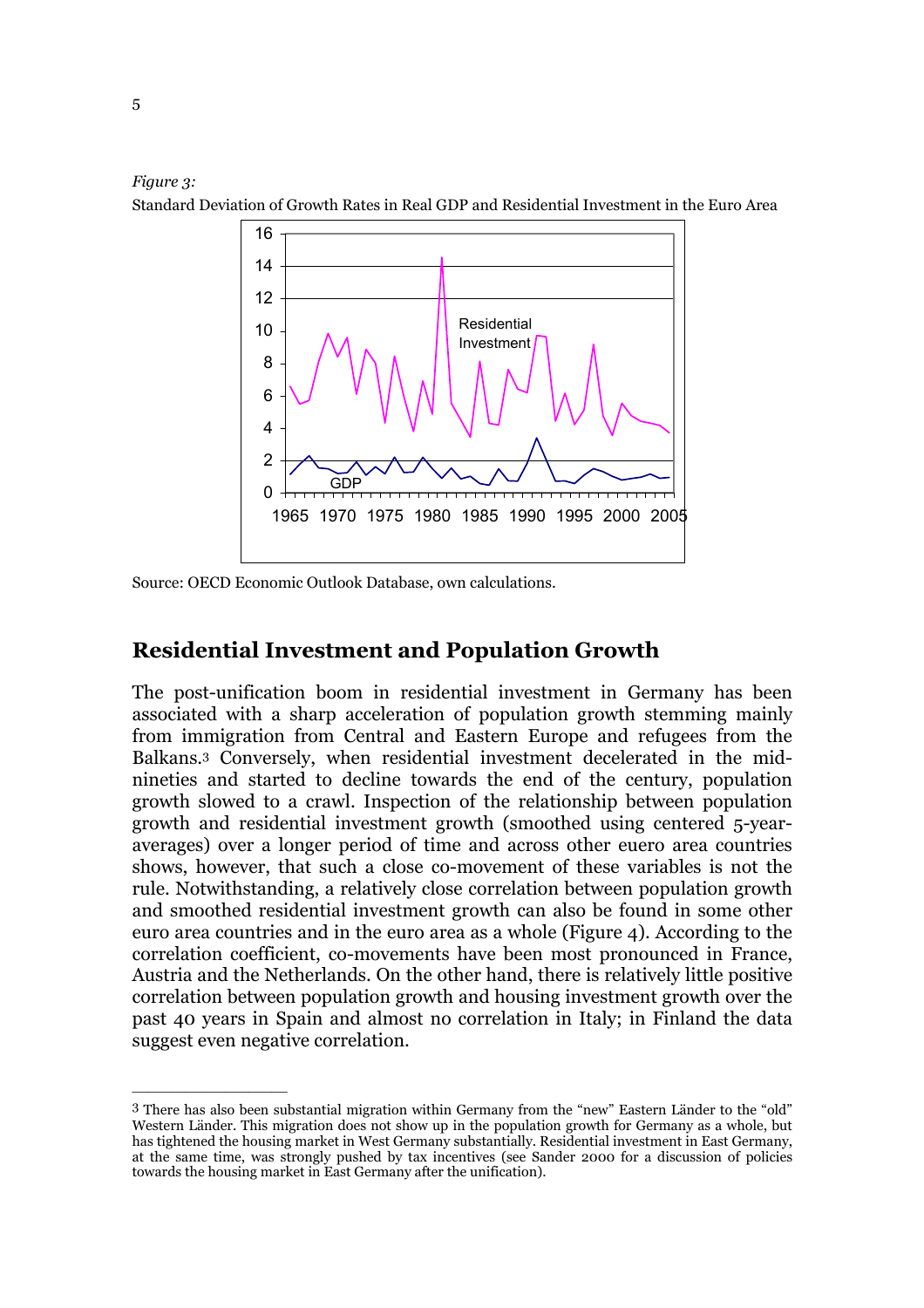**Austria**







**France**



**Germany**











**Finland**



**Italy**



**Euro Area**



6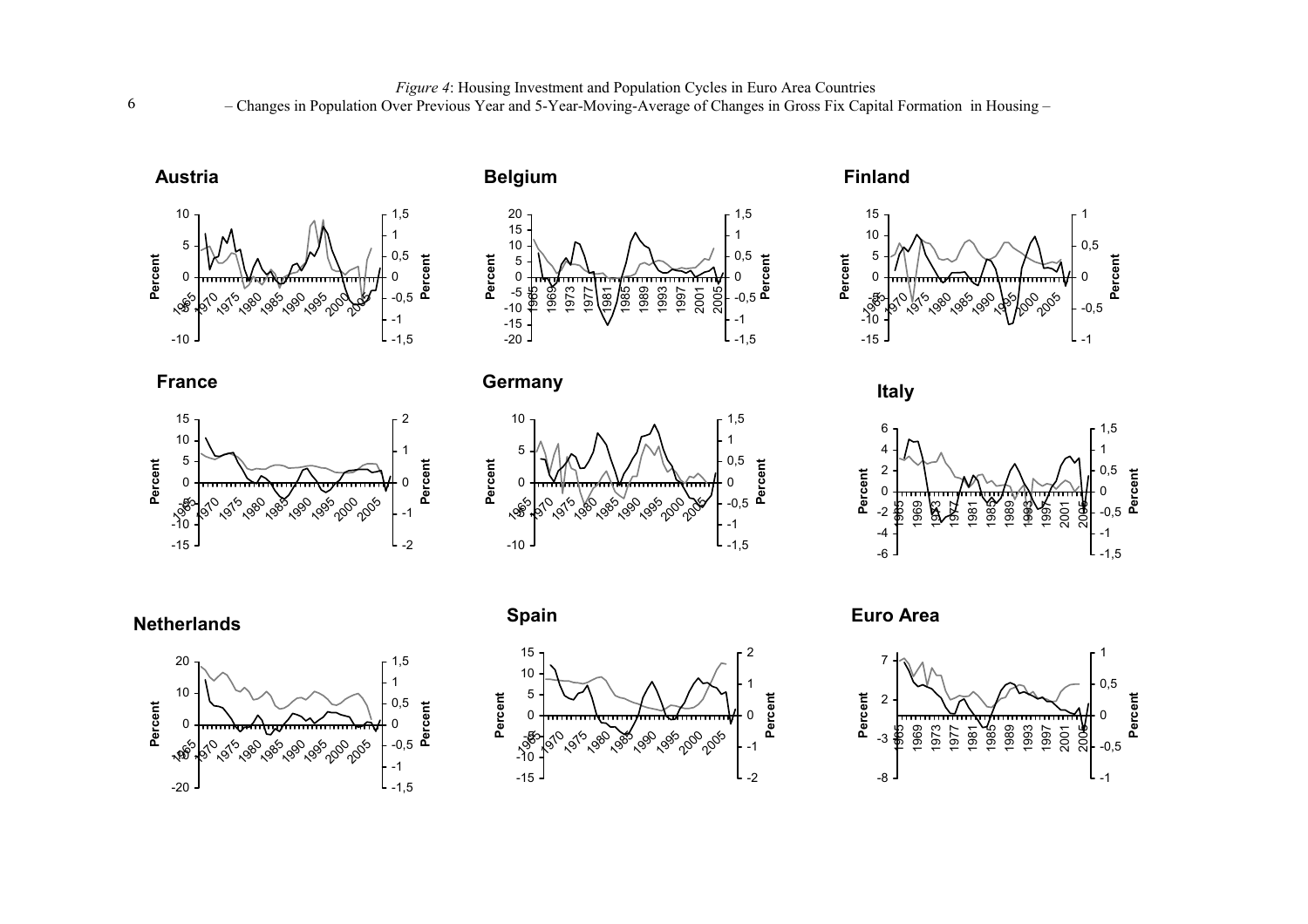## **The Role of Residential Investment in Explaining the Growth Differential Between Germany and the Rest of the Euro Area**

A markedly different pattern of growth could be observed in Germany compared with the rest of the euro area since the end of the 1980s (Figure 5).

-2,00 0,00 2,00 4,00 6,00 , 9 1989 1990 1991 1992 1993 **1994** ,99 1996 1997 1998 1999 200 '201 ag 1203 1204 1,005 **percent**   $DE$   $\leftarrow$  EUR  $\leftarrow$  EUR without DE

*Figure 5:* Real GDP Growth in Germany, the Euro Area and the Euro Area-ex Germany

*Source:* OECD Economic Outlook Database; own calculations.

In 1990-91, German unification led to a de-synchronization of cyclical developments, triggering a boom in Germany when most other industrial countries experienced deceleration of growth or even recession. Although some of the demand generated in Germany spilled over into neighbor countries, economic growth in the rest of (what is today) the euro area slowed down when German growth accelerated. Following a brief period of almost synchronized growth in 1993 (recession) and 1994 (recovery), from the mid-1990s onwards the German economy consistently grew less rapidly than the rest of the euro area.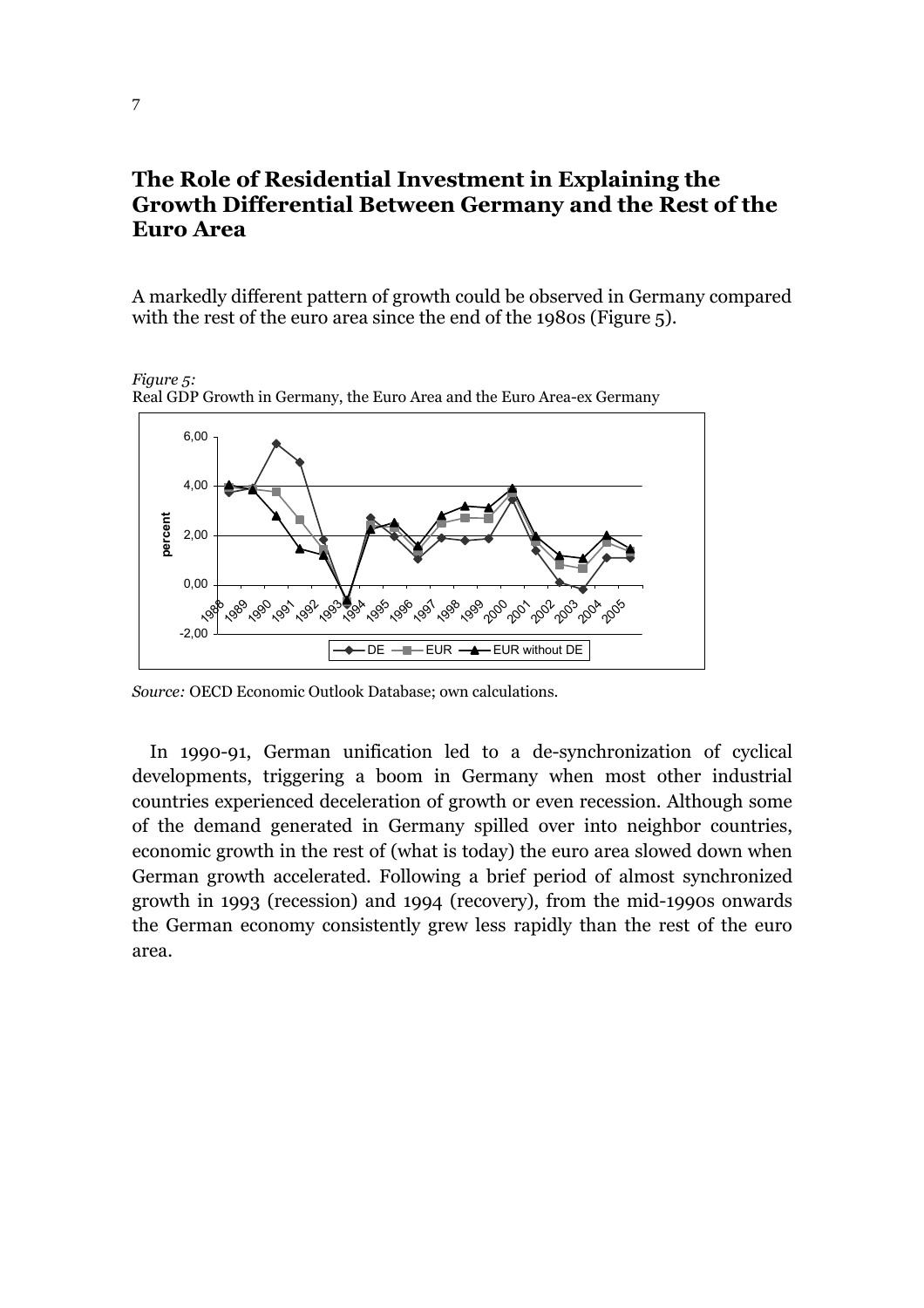

*Figure 6*: Residential Investment Growth in Germany, the Euro Area and the Euro Area-ex Germany

Source: OECD Economic Outlook Database; own calculations.

With respect to residential investment, differences in performance between Germany on the one hand and the rest of the euro area on the other hand are even more pronounced. In the first half of the 90s housing investment grew strongly in Germany triggered by rising population in the West and tax incentives for reconstruction of the housing stock in the East which was in extremely bad shape after more than 40 years of communist rule. At the same time, residential investment in the rest of the euro area declined (Figure 6). Here residential activity recovered towards the end of the century and remained on an upward trend after a period of sluggishness in 2001-2. Meanwhile, investment in housing in Germany fell first into stagnation and then into a prolonged recession. Figure 7 shows the contribution of differences in residential investment growth between the euro area excluding Germany and Germany to differences in real GDP growth, i.e. the differences in the so-called Lundberg component of residential investment, together with the contribution of differences in the aggregate of all other demand components for each year since 1988. It is clear that divergent trends in housing investment play an important role in explaining the overall relative growth performance of the two economic areas, especially in the years 1990–94, when the German rate of growth in residential investment was way above its growth rate in the rest of the euro area, and in the most recent years from 2000–05, when the activity in residential construction was much weaker in Germany than in the euro area. In some years, virtually the complete GDP growth differential can be explained by differences in residential investment growth.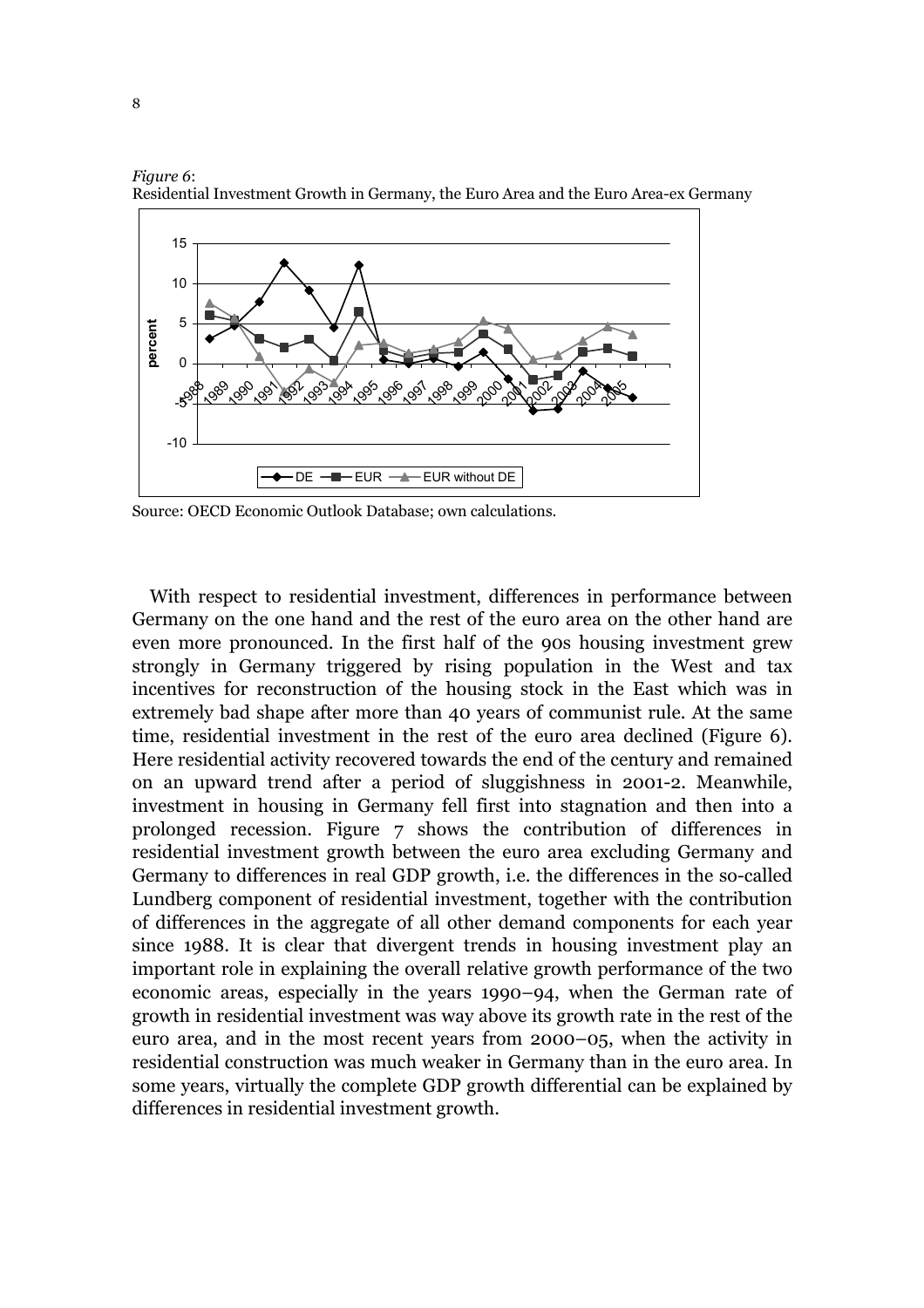#### *Figure 7*:



Contribution of Residential Investment and Other Demand Components to the Growth Differential in Real GDP between Euro Area-ex Germany and Germany

*Source:* OECD Economic Outlook Database; own calculations.

## **Explaining Residential Investment**

### **The Model**

Residential investment is the result of an interaction of three markets, the market for flats to rent, the (stock of) housing market and the residential construction market. In fact, in the long run, any separation of these three markets is artificial as the housing stock can be expanded or reduced in an arbitrary way by means of residential investment (or disinvestments). It is only in the short run, that the markets are separated due to the fact that residential investment takes time.

As regards modelling the demand side of the housing market,<sup>4</sup> we assume that the desired stock of housing in the economy,  $h^*$ , depends negatively on the real user costs of housing *u* and positively on permanent income  $\bar{y}$  and demo-

<sup>4</sup> See Peek and Wilcox (2006) and McCarthy and Peach (2002) for similar models.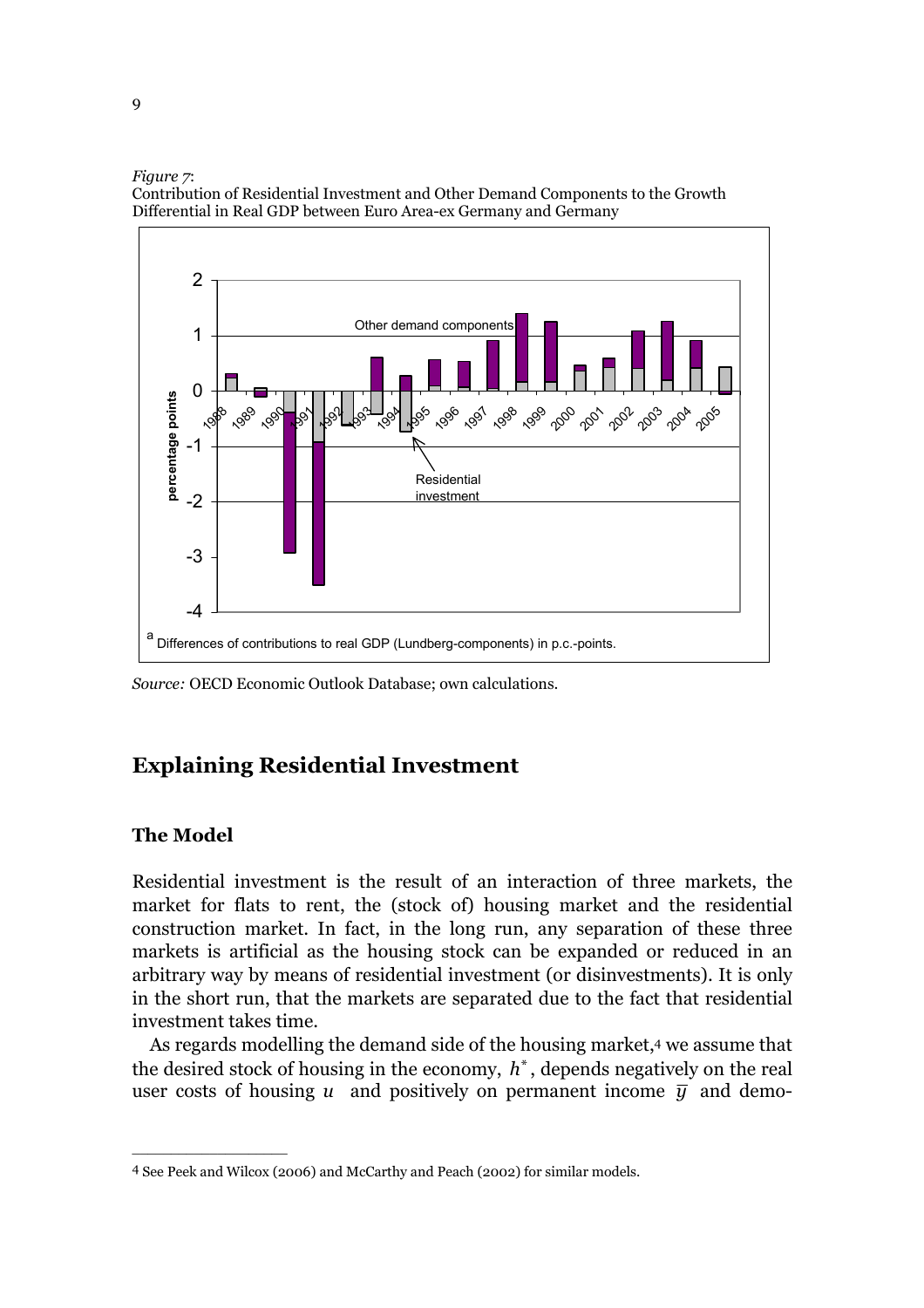graphic variables such as the share of the population in house buying age (*demo*):5

$$
(1) \qquad h^d = h^d(\overline{y}, u, demo)
$$

With respect to the supply of housing, we simply assume that it depends on the real price of houses  $p^h$ 

$$
(2) \qquad h^s = h^s(p^h)
$$

In the long run equilibrium, demand will equal supply and the equilibrium housing stock is

$$
(3) \qquad h^* = h^s = h^d
$$

In the short run, however, the actual housing stock may deviate from its equilibrium level due to the fact that residential investment (I) takes time. Speeding up the investment process would be costly, or is even impossible in the short term given existing regulations and land-use restrictions.6 As a result, there is an optimal rate of changing the housing stock given by the relation

(4) 
$$
(I/H)_t = \alpha (h_{t-1} - h^*)
$$

 $\overline{\phantom{a}}$  , where  $\overline{\phantom{a}}$  , where  $\overline{\phantom{a}}$ 

with  $\alpha$  measuring the speed of adjustment towards the equilibrium housing stock. Substituting  $(1)$ – $(3)$  into  $(4)$  we get an equation for residential investment that could in principle be estimated

(5) 
$$
(I/H)_t = \alpha (h_{t-1} - \beta_1 \bar{y}_{t-1} + \beta_2 u_{t-1} - \beta_3 dem_{t-1}).
$$

To make equation (5) operational, we approximate permanent income  $\bar{y}$  by current income *y*. In addition, we use the real rate of interest *R*, measured by the short-run nominal interest rate minus the inflation rate, to approximate the user costs of housing and the growth rate of the population *pop* as a demographic variable. Moreover, we allow for more general dynamics by adding additional lags of all variables in first differences, denoted as ∆ , giving

<sup>5</sup> If not stated otherwise, lower case letters refer to the logarithm of a variable.

<sup>&</sup>lt;sup>6</sup> The regulatory environment has been found to be important in explaining the slow response of housing supply with respect to house prices that is found in some European countries and the variation of the supply elasticities across euro area countries (European Commission 2006).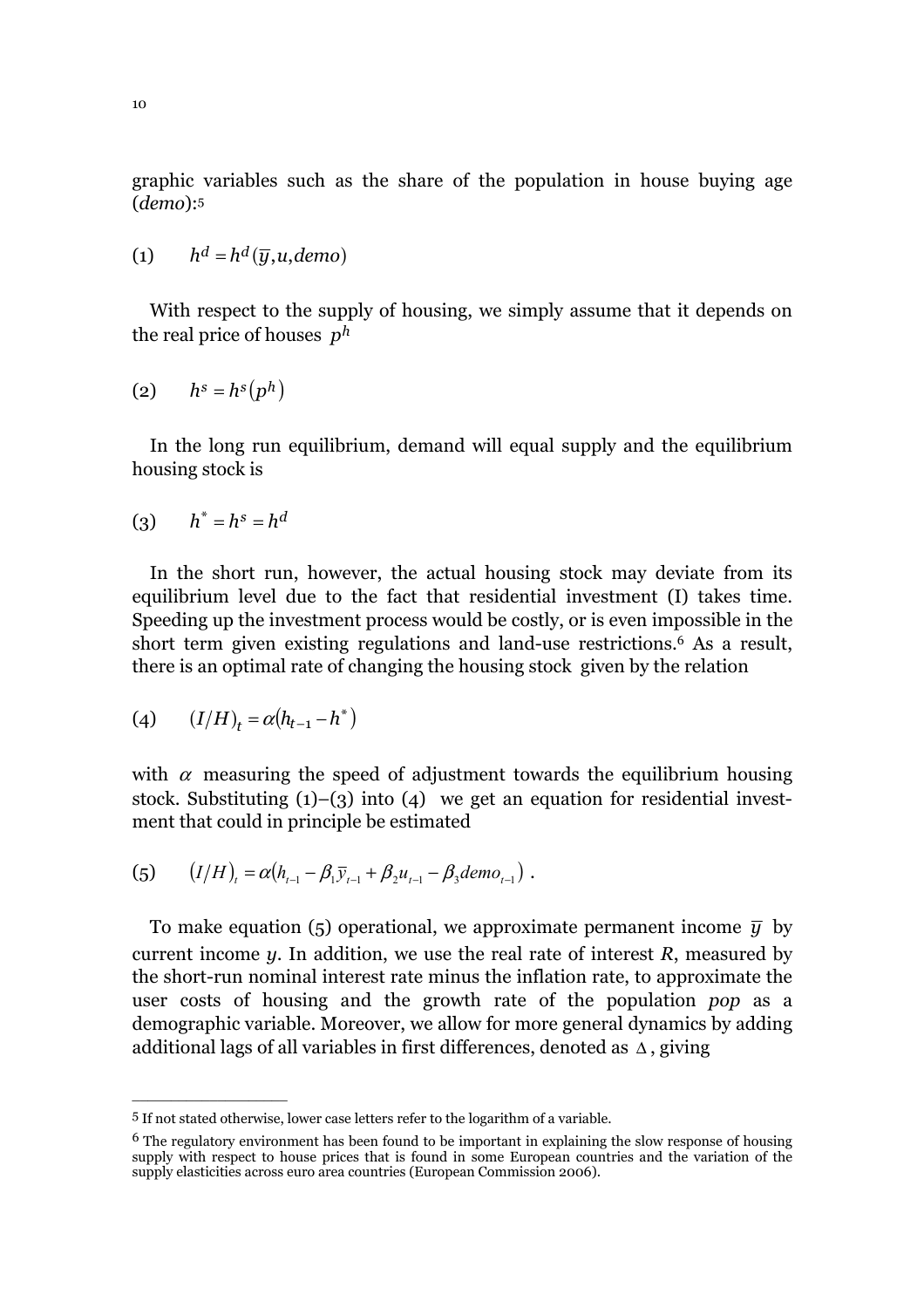(5) 
$$
(I/H)_t = \alpha (h_{t-1} - \beta_1 y_{t-1} + \beta_2 R_{t-1} + \beta_3 \Delta pop_{t-i}) +
$$

$$
\sum_{i=1}^p \delta_{1i} \Delta (I/H)_{t-i} + \sum_{i=0}^p \delta_{2i} \Delta y_{t-i} + \sum_{i=1}^p \delta_{3i} \Delta R_{t-i} + \sum_{i=1}^p \delta_{4i} \Delta App_{t-i}
$$

where now ∆∆*pop* is the change of the population growth rate.

#### **Data**

We estimate equation (5) for Germany and for the rest of the euro area. We use annual data that reach back into the 1960s. This permits us to consider the effects of population growth which is a low frequency variable. Our data for Germany comes from the federal statistical office. We merge German data from 1990 backwards with West-German data by using the West-German growth rates for 1991 to avoid a break in the series due to unification.

Data for the rest of the euro area is basically constructed from the OECD Economic Outlook database by aggregating individual country data for gross fixed capital formation in housing, real GDP, interest rates and inflation. Due to data limitations the "rest of the euro area" is confined to France, Italy, Spain, the Netherlands, Belgium, Austria and Finland (EURO-7).7 Since data on the housing stock is not available from this database, we construct a housing stock varialble by applying the perpetual inventory method to the sum of residential investment across the EURO-9 countries for each year and assuming a rate of depreciation of 1% per year. To obtain a starting value for the stock of housing, we assume that residential investment in 1963 was 5% of the housing stock; this figure is somewhat higher than the relation between new and existing flats in the countries at that time but below the respective figure for Germany, which is 6%. Figure 3 shows residential investment in relation to the housing stock, that is  $(I/H)$ , for Germany and for the rest of the euro area over the period of 1965 to 2005. Clearly, there is a similar long-run pattern in the two time series (Figure 8).

As regards the determinants of residential investment apart from income, Figure 9 summarizes the developments of real interest rates and population growth rates since the 1960s. Real interest rates were low both in Germany and in the rest of the euro area in the 1960s, fell in the 1970s and increased to relatively high levels in the 1980s and early 1990s. Since then, they have been falling again across the board, although the fall has been much more pronounced in the rest of the euro area than in Germany. Population growth was high in the 1960s across the two regions and declined later, with the slowdown having been more pronounced in Germany than in the rest of the

<sup>7</sup> These countries represent more than 90 percent of the euro area excluding Germany.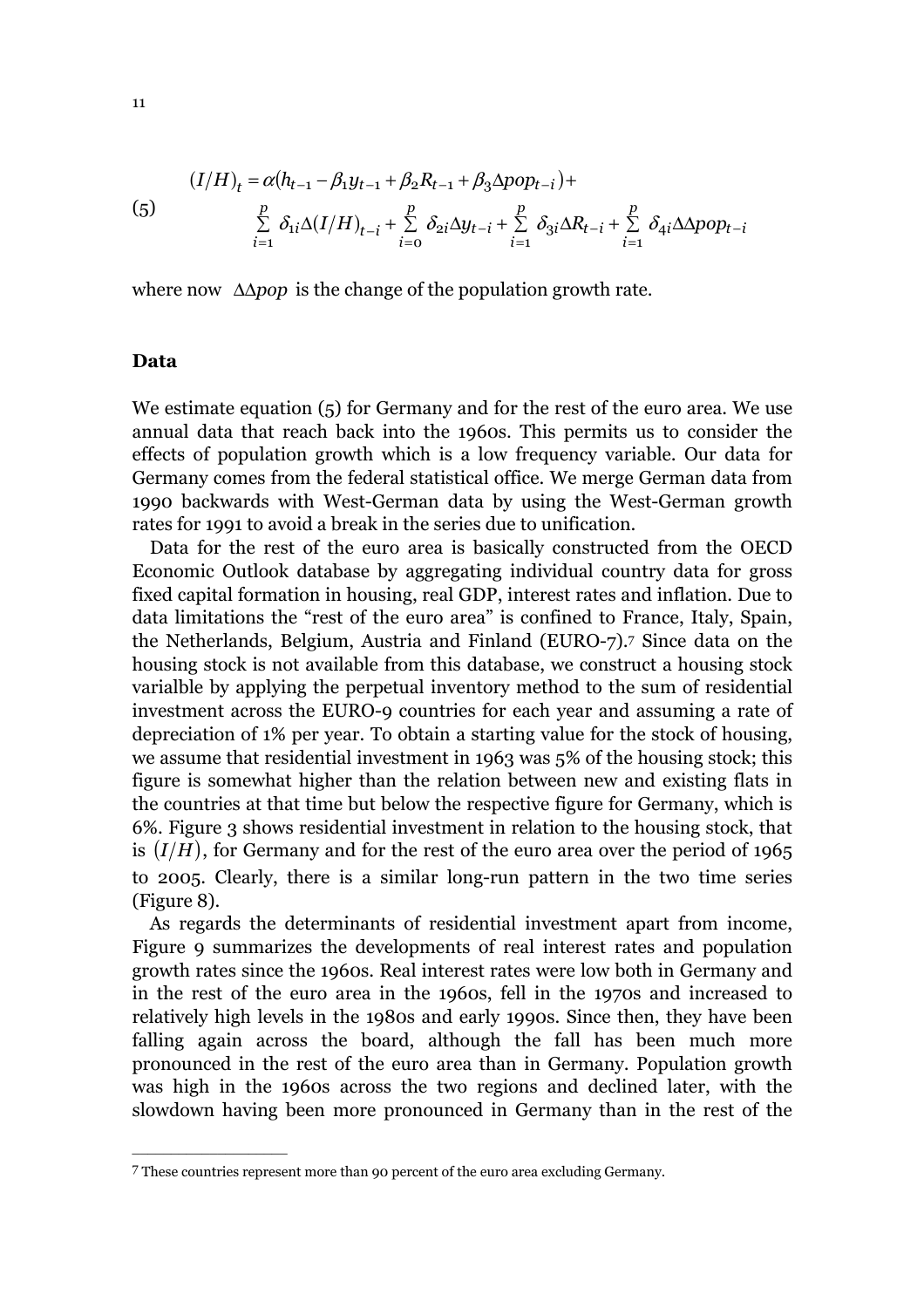euro area. In the early 1990s (West-) Germany temporarily experienced a substantial acceleration of population growth as a result of unification and the influx of immigrants from Eastern Europe which was not observed in the rest of the euro area.8 Since the mid 1990s, the picture reversed: population growth in Germany has been close to stagnation while population growth in the rest of the euro area has been accelerating.

*Figure 8:* 

Residential Investment in Relation to the Housing Stock in Germany and in the Euro Area–ex Germany (percent)



*Source:* OECD Economic Outlook Database, German Federal Statistical Office; own calculations.

<sup>8</sup> The exception is Austria which experienced a similar population dynamics as Germany.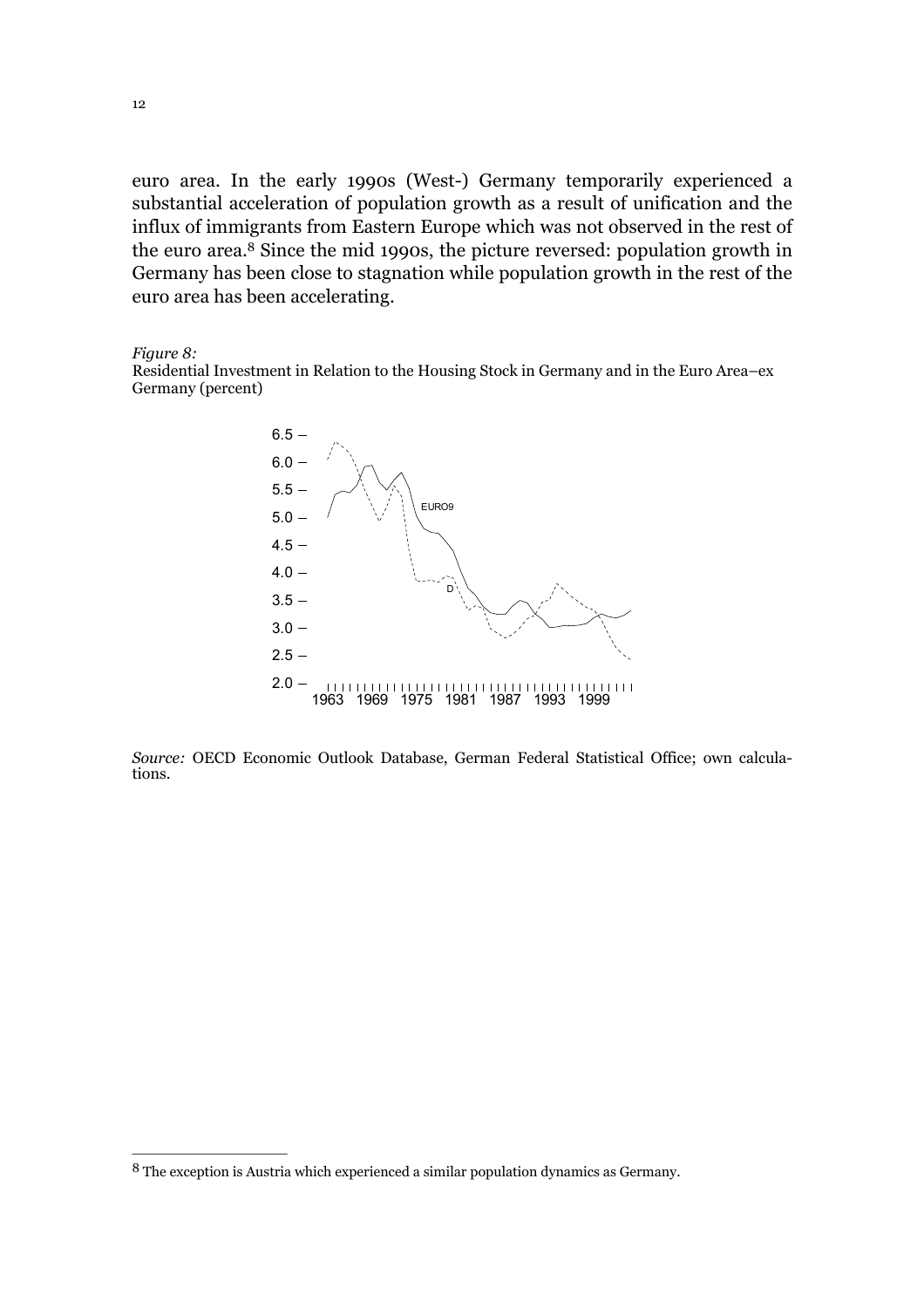*Figure 9:* 

Real Interest Rates and Population Growth Rates in Germany and in the Euro Area–ex Germany (percent)



*Source:* OECD Economic Outlook Database, German Federal Statistical Office; own calculations.

#### **Estimation Results**

We estimate equation (5) for Germany and for the rest of the euro area over the period of 1965 to 2005 as a system of seemingly unrelated regressions (SUR). Unfortunately, when specifying the dynamics of the equation using singleequation OLS, various tests indicate instabilities in the equation for the rest of the euro area in the early 1970s. We therefore restrict the sample to the period of 1973 to 2005.

Imposing the restriction that the housing stock will in the long run grow in line with real GDP (real disposable income in the case of Germany) we find for Germany (absolute *t*-statistics in parenthesis):

$$
(I/H)_t = -0.013 \left( h_{t-1} - y_{t-1} - 1.57 R_{t-1} + 5.43 \Delta pop_{t-1} \right) + + 1.07 \Delta (I/H)_{t-1} - 0.34 \Delta (I/H)_{t-2} + 0.03 \Delta R_t (11.11)
$$
 (3.45)

*T*: 1973-2005,  $R^2$ : 0.97, *DW*: 2.4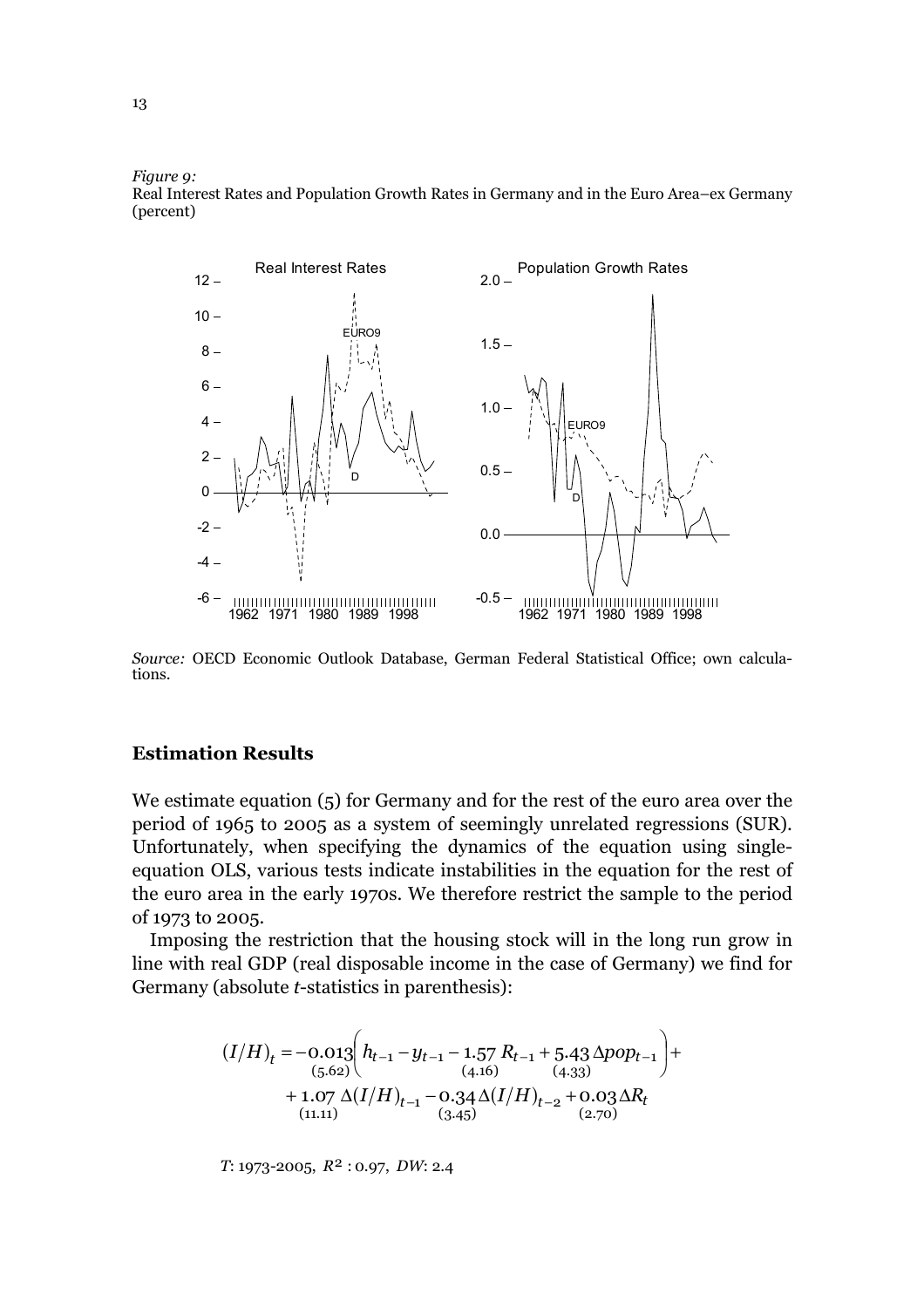For the rest of the euro area we get the result

$$
(I/H)_t = -0.052 \left( h_{t-1} - y_{t-1} + 5.57 \Delta pop_{t-1} \right) +
$$
  
\n
$$
+ 0.50 \Delta (I/H)_{t-1} - 0.12 \Delta (I/H)_{t-2} + 0.09 \Delta y_t + 0.02 \Delta y_{t-3}
$$
  
\n
$$
- 0.27 \Delta pop_t - 0.52 \Delta pop_{t-1} - 0.32 \Delta pop_{t-2}
$$
  
\n
$$
(4.77)
$$

*T: 1973-2005, R<sup>2</sup> : 0.99, DW: 2.3* 

Both equations fit the data quite well. They are free of autocorrelated residuals and tests for structural change do not indicate any instabilities. Note that there is no real interest rate in the equation for the rest of the euro area as the estimates turned out to be insignificant. The insignificance of the real interest rate in this equation is somewhat irritating and will be subject to further investigation in future research. One possible explanation may be that there are problems with the aggregation of individual countries' real interest rates to a single variable or that the real interest rate variable chosen does not properly reflect the user cost of capital.

The long-run influence of population growth is quite similar across the two regions. In fact, the restriction that the two long-run coefficients are equal cannot be rejected statistically. Imposing this restriction gives a long-run coefficient for population growth of 5.48. That is, an increase in population growth by 1 percentage point in the long-run leads to an increase in the housing stock by almost 5.5 percent in both regions.

The dynamics are quite different across the two regions, however. Overall, converge to the equilibrium housing stock seems to be faster in the rest of the euro area than in Germany. Moreover, residential investment in the rest of the euro area seems to react immediately to a change in population growth while in Germany it takes 3 years before there is any effects. Also, the dynamic effects in the rest of the euro area are more complicated.

## **A Tentative Simulation**

To demonstrate some implications of the estimated equations, we use them to analyse the following question: Given the quite different population growth rates in Germany and in the rest of the euro area, how would residential investment in Germany have developed had the German population growth rate been the same as in the rest of the euro area. To keep the simulation as simple as possible we abstract from feedback effects with the rest of the economy. Also,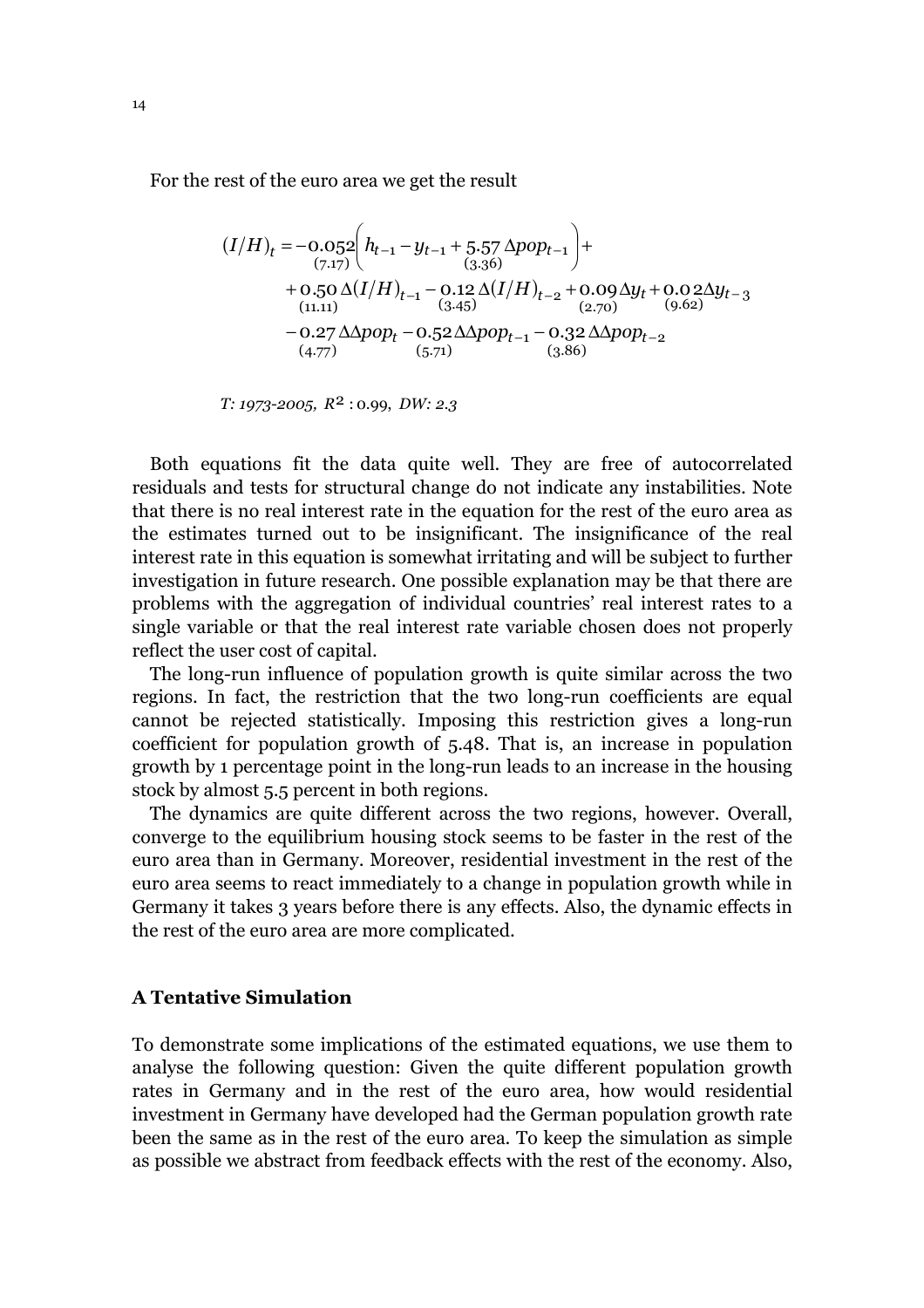we do not consider the possibility that real income growth may have developed differently with different population growth.

We simulate the model dynamically, starting in 1990. As we are ultimately interested in the effects of different population growth on GDP growth (via residential investment), we focus on the annual growth rate of gross fixed investment in housing instead of the growth in the housing stock. We find that a different pattern of population growth in Germany would have had substantial effects on the growth rate of residential investment. While residential investment in Germany had been lower in the early 1990s, it would have been between 1.5-3 percentage points higher in the late 1990s and the early 2000s (Figure 10).

The impact on GDP growth would, however, have been only moderate. With a share of residential investment in GDP of about 6 percent, differences in population growth can only explain 0.1–0.2 percentage points of the 1 percentage point difference in GDP growth rates between the rest of the euro area in Germany that was observed over recent years.

#### *Figure 10:*

Simulated Residential Investment Growth in Germany



*Note:* Solid line in the graph on the left hand side shows simulated residential investment growth given the actual data for population growth in Germany, broken line shows simulated growth assuming a population growth rate for Germany as in the rest of the euro area.

*Source:* OECD Economic Outlook Database, German Federal Statistical Office; own calculations.